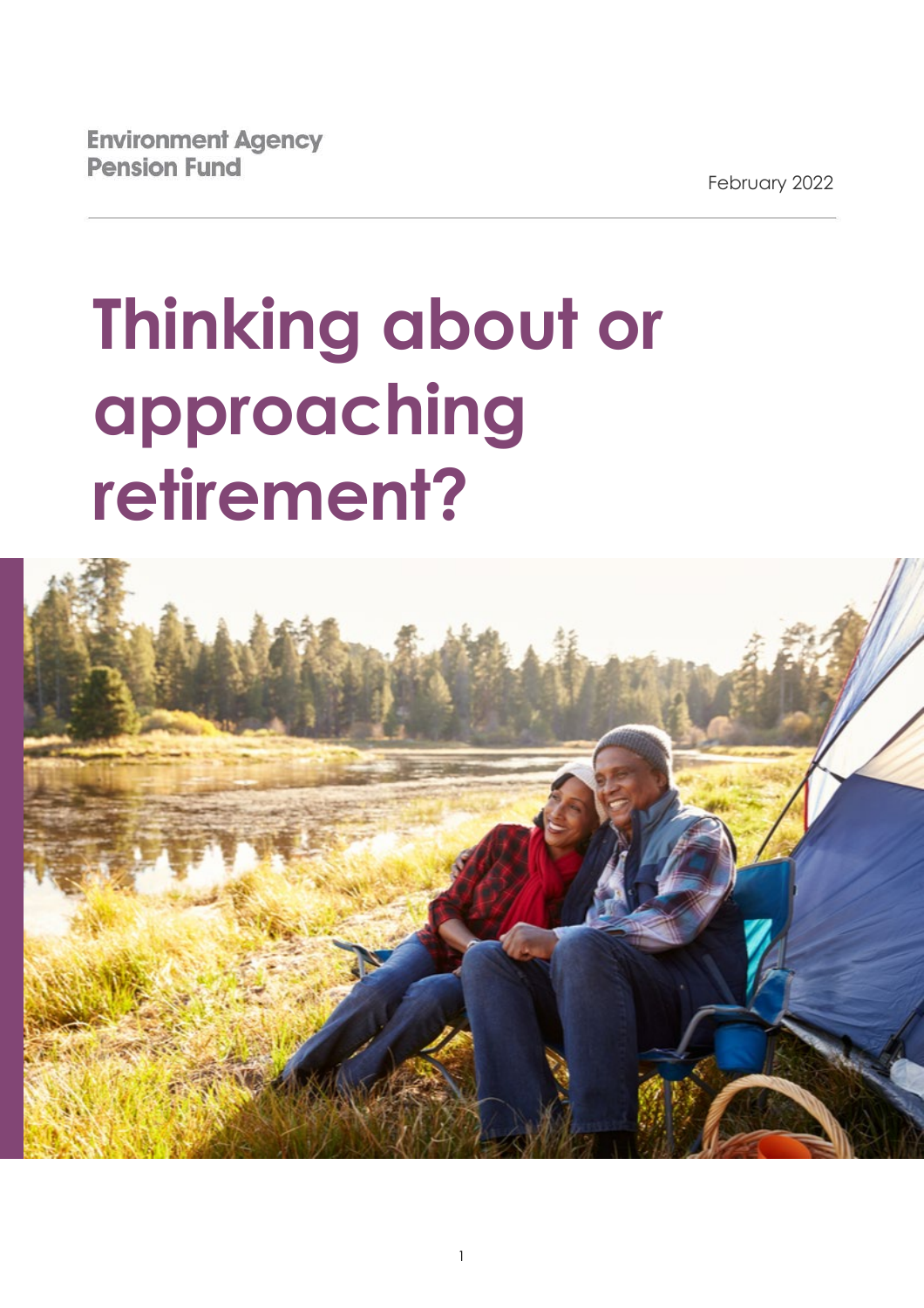# **About this guide**

The Environment Agency Pension Fund (EAPF) is part of the Local Government Pension Scheme (LGPS), which is governed by LGPS regulations. This guide provides information for members who are approaching or thinking about retirement.

It's not intended to be a definitive guide on what you need to think about, but it will provide some useful information. You'll also find other guides on related topics at **[www.eapf.org.uk/resources/publications](https://www.eapf.org.uk/resources/publications)**

### **When can I retire?**

Your normal pension age (NPA) is the later of your state pension age (SPA) or age 65, but you don't need to retire at that age. If you want to carry on working beyond your NPA, you're free to do so, but you'll need to keep your employer informed of your plans. You must give your employer at least 3 months' notice that you intend to retire, to ensure that payment of your pension is not delayed.

Please note that, although you may continue in employment beyond age 75, you must take payment of your pension benefits before age 75.

Alternatively, providing you've left the employment in which you built up your EAPF benefits, you can currently take your EAPF benefits from as early as age 55, without your employer's consent. If you haven't left your employment, then you'll need to get your employer's consent if you want to take your pension benefits and keep on working. In September 2020, the Government re-confirmed its plan to increase the minimum age from 55 to 57, with effect from 2028. We'll update our website when we have more information about this from the Government and whether it will affect your right to access your EAPF benefit from age 55.

If you choose to take your benefits before your NPA, they'll be reduced for early payment. In addition, the reductions that apply will depend on:

- Your levels of protection within the fund, and
- Whether you choose to take your benefits before age 60\*

\* Your benefits will be reduced if you choose to take payment of your benefits before age 60.

However, if you have protection from early payment reductions under the '85 year rule', your employer has the discretion to apply these protections before age 60 and waive the reduction to your benefits by paying the cost themselves. You'll need to read your employer's policy for more details on when they might apply this discretion. It is worth noting that it's only in extremely limited circumstances where your employer would be able to justify paying costs for you to take your pension early using public money.

For more information on the reductions that may apply, as well information on the '85 year rule' please **[see our 'When can I take my LGPS pension?' factsheet](https://www.eapf.org.uk/resources/publications)** and you can also **[use our '85 year](https://www.eapf.org.uk/member/im-a-contributing-member/taking-your-pension/retiring-early)  [rule checker tool' at www.eapf.org.uk/85yr](https://www.eapf.org.uk/member/im-a-contributing-member/taking-your-pension/retiring-early)**

The date on which you want to retire will depend entirely on your own circumstances. People are living longer and more people are carrying on working longer. It'll be up to you to decide the best time for you to retire.

### **What benefits do I get from the LGPS?**

When you retire, you'll get a pension paid for the rest of your life, which increases each year in line with the cost of living. If you have scheme membership from before 1 April 2008, you'll get an automatic tax free lump sum. You can also give up some of your pension to provide you with, or increase your existing, tax free lump sum (subject to HM Revenue & Customs limits).

If you've bought any added years or additional pension, the amount bought will also be used in calculating your final pension. If you've paid into the in-house additional voluntary contribution (AVC) scheme, you'll also have additional options, from using your AVC fund to buying extra pension, to taking some, or possibly all, of your AVC fund as a tax free lump sum.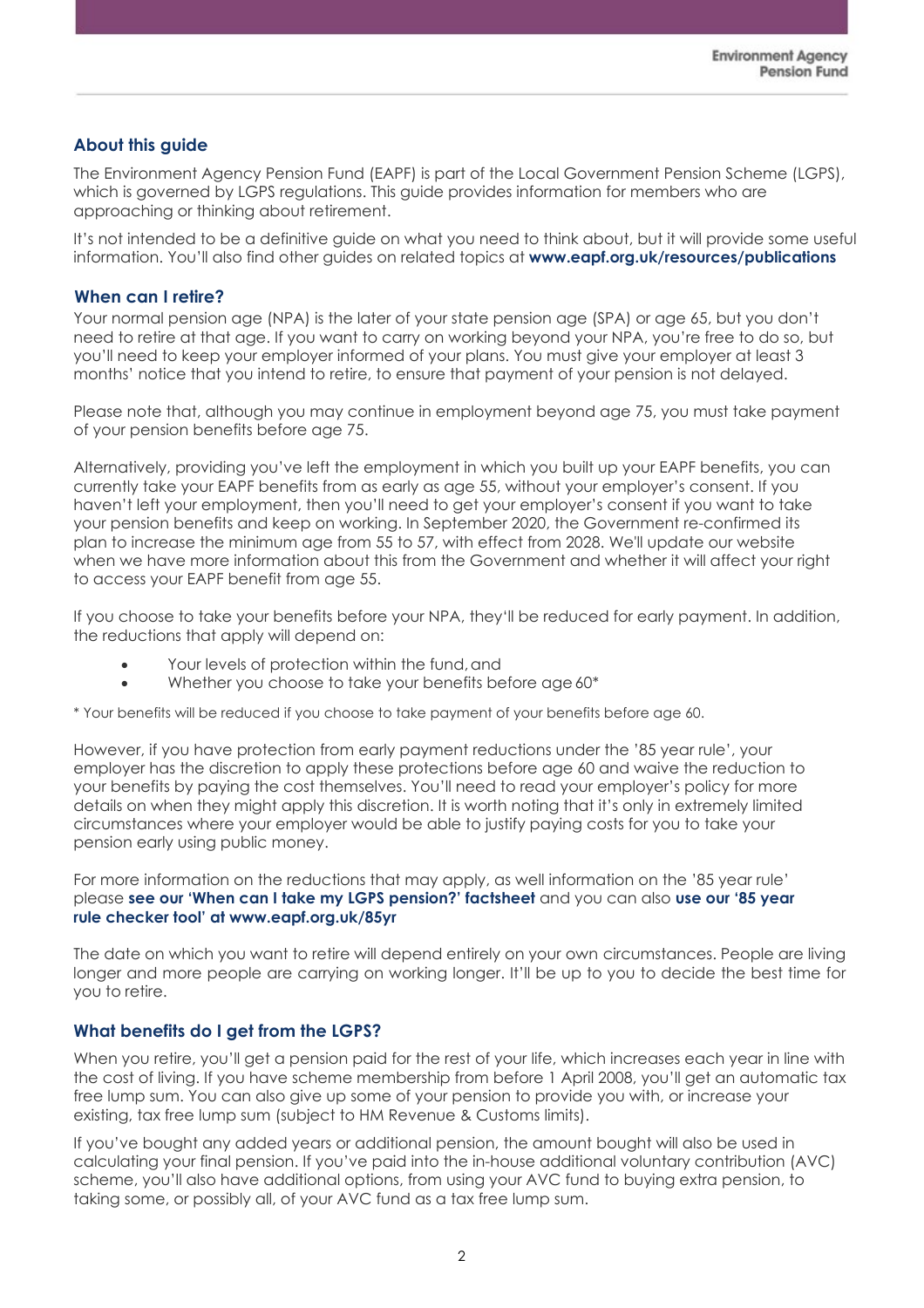Your last annual pension statement will give you a good guide as to the value of your pension and lump sum, as well as give you an estimate of what you may receive if you carry on working and remain in the pension scheme until your NPA (based on the pay you received during the most recent scheme year).

However, the figures on your annual pension statement will be reduced if you decide to retire before your NPA to reflect your decision to stop building pension in the EAPF and take early payment.

If you're thinking of retiring in more than 6 months' time, you can check out the EAPF's online 'Retirement Illustrator', which allows you to calculate an estimate of your benefits. The calculator is linked to your pension record held by Capita, so it'll take account of your own personal circumstances.

### **[To access the calculator,](https://portal.eapf.org.uk/hofl.chi/wui/tilepgui.html) visit portal.eapf.org.uk** and click on 'Log in' at the top of the homepage.

If you're thinking of retiring within the next 6 months, please contact Capita for an estimate of your benefits before you make a decision.

# **What other financial considerations should I take into account when planning my retirement?**

When you're working out your finances, you'll need details of your LGPS benefits. Check your annual pension statement, visit **[www.eapf.org.uk](http://www.eapf.org.uk/)** and head to 'EAPF Online' to calculate your own estimate, or you can request an estimate from Capita. You'll probably want to take into account some or all of the following too:

- Your state pension (if you've reached SPA)
- Any other pensions you may have in payment, or are due to come intopayment
- Any savings income you may have
- Any other benefits you may be able to claim
- Income tax
- No more travelling to work costs
- Any discounted or free travel that you'll qualify for
- If you have a mortgage, when is it paid up?
- If you have an endowment, will it cover all of your mortgage or will you have any excess?
- Your home fuel bills may increase in winter if you're spending more time athome

There may be other considerations for you, depending on your own circumstances. You may wish to take independent financial advice when planning your retirement (see 'Getting advice' below).

At **[budgetplanner.eapf.org.uk](https://budgetplanner.eapf.org.uk/)**, you'll find a Budget Planner tool, which is a great tool to help categorise your spending and understand what income you might need to come in for your retirement.

# **Can I take my pension, but carry on working for my employer?**

If you can't afford to retire immediately, or you're simply not ready to retire, but you're looking to take things a bit easier, then, provided you're over age 55, your employer may be able to offer you a solution by allowing you to take 'Partial Retirement'.

This allows you access to your pension while you carry on working on less hours, or on a lower grade with less responsibility. This option is at the discretion of your employer. You should ask your line manager if you're interested. **[You can also read our Partial Retirement guide for more information.](https://www.eapf.org.uk/resources/publications)**

# **Where can I get more information or advice to help me decide?**

### **EAPF Planning for retirement webinars**

We host annual Planning for retirement webinars for our contributing members. These webinars cover a wide range of useful financial and lifestyle information.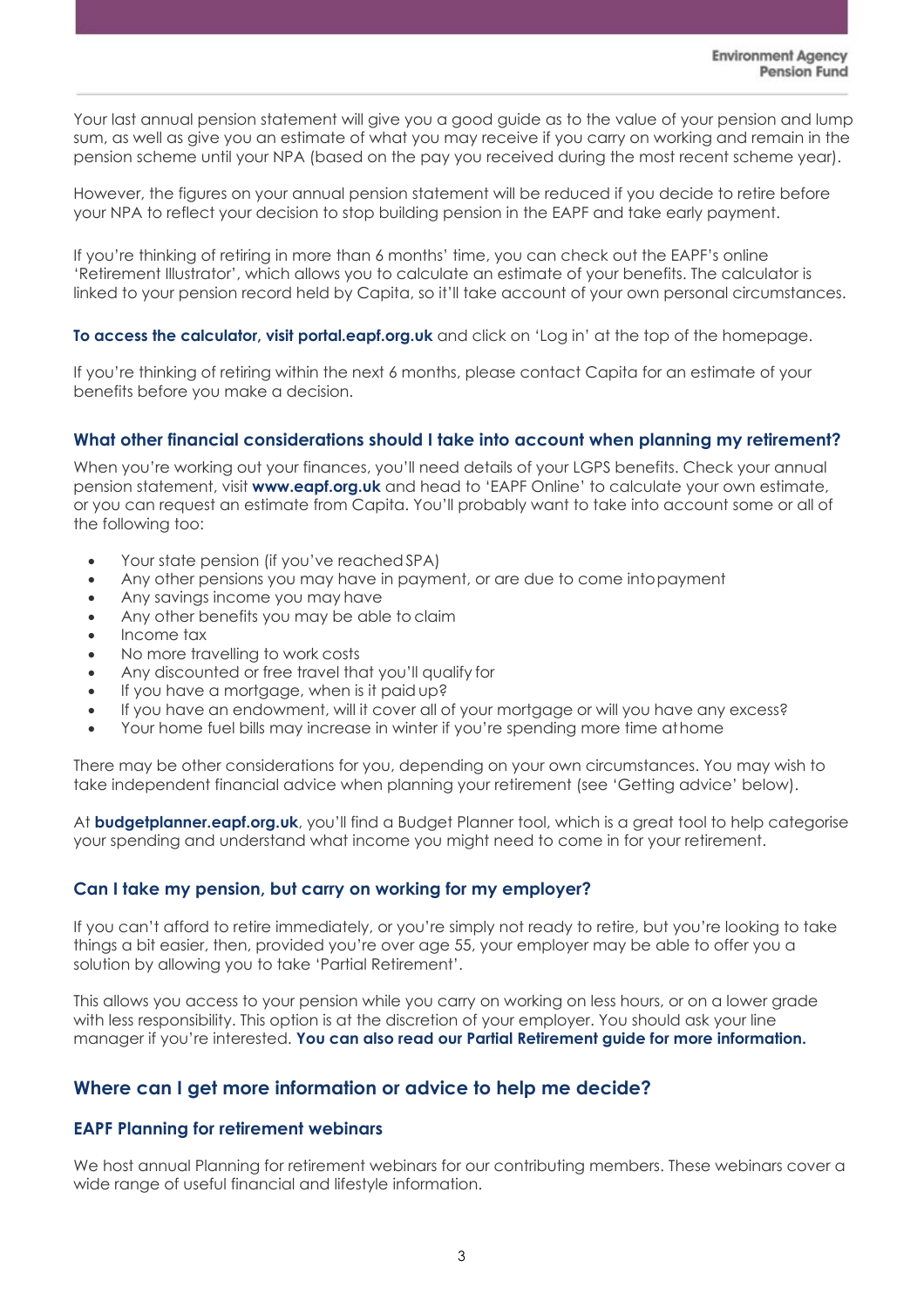**[Dates of upcoming webinars can be found on our website 'News' section](https://www.eapf.org.uk/news)** usually from September each year.

We'll also email contributing members to let you know when our online booking system is open to book a place on our webinars. If you'd like to attend, you should keep an eye out for our webinar email and check our website at **[www.eapf.org.uk](http://www.eapf.org.uk/)** between September and October.

There are recordings available on the website too, so you can view previous sessions if the timing doesn't work for when you plan to retire. **Visit www.eapf.org.uk/resources/videos-andpresentations/webinars to see our webinar recordings.**

# **Getting advice**

We're unable to offer you any advice to help you in making pension decisions, but we'll provide you with information that you can use to help. You can get advice from an Independent Financial Adviser (IFA) and details of how to contact a local adviser can be found at **[www.moneyhelper.org.uk](https://www.moneyhelper.org.uk/en/getting-help-and-advice/financial-advisers/choosing-a-financial-adviser)**

MoneyHelper also has a range of free guides that can help you with your retirement planning. MoneyHelper is an independent non-profit organisation, providing free information, advice and guidance on the whole spectrum of pensions, including State, company, personal and stakeholder schemes. **Visit the MoneyHelper website at www.moneyhelper.org.uk/en/pensionsand-retirement**

# **State Pension and other benefits**

The Government's website **[www.gov.uk/browse/working/state-pension](https://www.gov.uk/browse/working/state-pension)** contains a wealth of information about State Pensions and various benefits that may be available depending on your personal circumstances. It can help you:

- Check when your State Pension is payable
- Check the rules on deferring payment of your State Pension
- Get a State Pension forecast
- Trace previous pension rights
- Find out about other state benefits

# **Tax**

Both your EAPF pension and your State Pension are taxable income. The tax code applied to your EAPF pension is normally adjusted to take account of your State Pension when it comes into payment.

Your tax code and allowances may change depending on your age and your total earnings.

**[www.gov.uk/government/organisations/hm-revenue-customs](http://www.gov.uk/government/organisations/hm-revenue-customs)** has information about tax and personal allowances, so it's worth your while checking for the latest figures.

# **What happens once I've decided to retire?**

Once you've made your decision to retire, you should initially talk to your line manager to agree the details. Once agreed, you must give your written notice at least 3 months before your intended retirement date.

When Capita receive notification of your retirement from your employer, or you've confirmed the date you wish to take payment of your deferred benefits, Capita will send you an estimate of your benefits. They'll also enclose forms for you to confirm your bank details (for payment of your pension), your marital/civil partnership status, details of other pensions that you may have and any other information needed.

Your estimate will include details of the pension you'll receive and the options available to you if you wish to convert some pension into a tax free lump sum. If you also have an AVC pot, it'll explain the options you have for your pot.

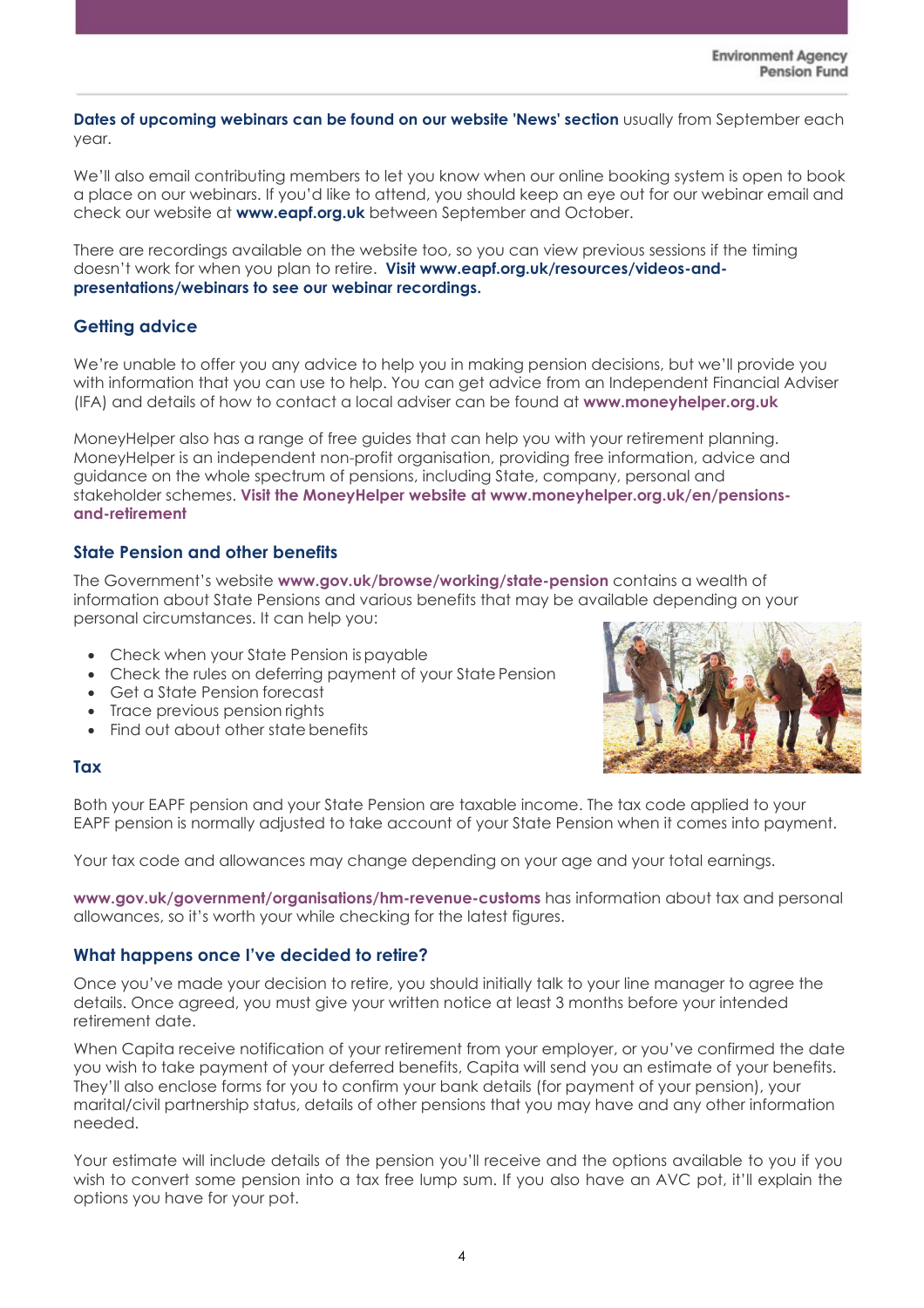You'll need to make decisions on the amount of pension you wish to convert to lump sum and the options on your AVCs (if applicable).

It's important that you fully complete all of the forms that are sent to you, as any omissions could result in a delay in the payment of your benefits.

When Capita receive all relevant documentation from you and confirmation of your pensionable pay figures from your employer's payroll department, your pension benefits will be calculated and confirmation of the actual amounts payable will be sent to you.

The benefit calculations will take into account any extra years and/or pension that you may have purchased, or have been awarded by your employer.

### **The following sections give you information on things you'll need to be aware of.**

### **Tax free lump sum**

You can choose to exchange some of your annual pension to provide you with, or increase your existing, tax free lump sum at retirement. Capita will provide details of the maximum amounts with your retirement estimate.

You'll need to confirm in writing if you wish to take this option, and the amount of pension that you wish to convert before your pension benefits are paid.

The maximum tax free lump sum you're allowed to take is subject HM Revenue & Customs limits, and it must be no more than 25% of the Lifetime Allowance.

For every £1 of annual pension you give up, you'll receive £12 additional lump sum. The maximum tax free lump sum payable is the lower of:

### **((120 x annual pension) + (10 x Automatic tax free lump sum\*)) / 28**

**AND**

 **25% of the Standard Lifetime Allowance which is £268,275 for the year 2021/22**

\*You'll only have an automatic tax free lump sum if you have Scheme membership before 1 April 2008. Add any in house AVCs to the automatic tax free lump sum if your AVCs are being paid with your EAPF benefits.

### **Calculating the maximum lump sum available – example 1**

Upon retirement, Ellen's **standard benefits** have been calculated as:

Annual pension: £10,000 Automatic tax free lump sum: £24,000

Ellen now has the **option** to receive either her **standard benefits** (as above) **OR** the **maximum tax free lump sum option**  and remaining annual pension, or alternatively she can elect to receive a value in between the two.

Maximum tax free lump sum: **£51,428.57**  $((120 \times £10.000) + (10 \times 24,000)) \div 28 = £51,428.57$ 

Remaining annual pension: **£7,714.29** (£51,428.57 - £24,000) ÷ 12 = £2,285.71) (£10,000 - £2,285.71 = £7,714.29)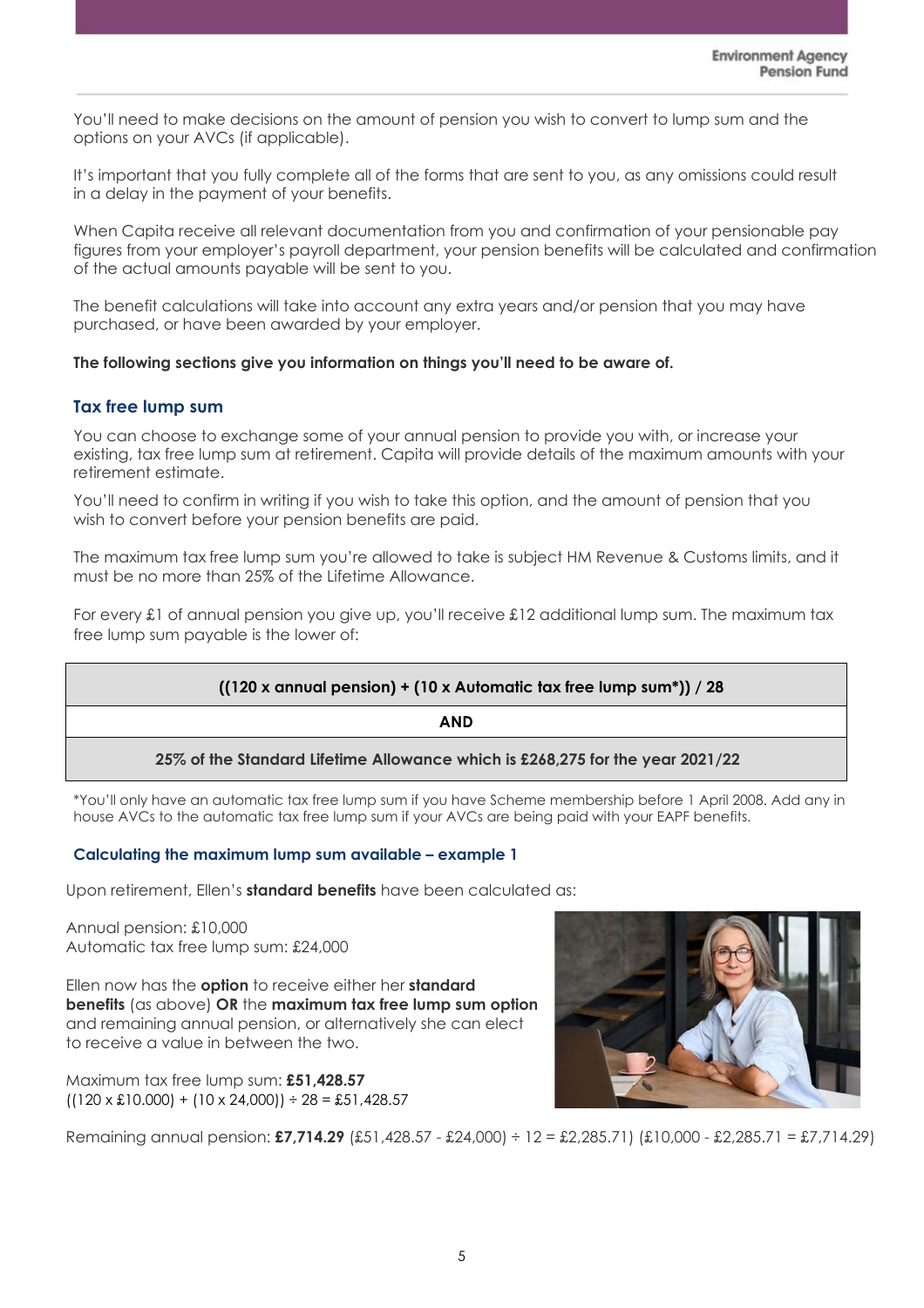### **Calculating the maximum lump sum available – example 2**

Upon retirement, Yuhang's **standard benefits** have been calculated as:

Annual pension: £9,000

Yuhang doesn't have any Scheme membership before 1 April 2008, so hasn't built up any automatic tax free lump sum.

Yuhang now has the **option** to receive either his **standard benefits** (as above) **OR** give up some of his annual pension to receive a tax free lump sum, up to the **maximum tax free lump sum** allowed.

Maximum tax free lump sum: **£38,571.43**  $(120 \times \text{\pounds}9,000) \div 28 = \text{\pounds}38,571.43$ 



Remaining annual pension: **£5,785.71** (£38,571.43 - £0) ÷ 12 = £3,214.29) (£9,000 - £3,214.29 = £5,785.71)

# **Additional Voluntary Contributions (AVCs)**

If you've been paying AVCs, you'll need to decide how you wish to receive those pension benefits. You can use the money in your AVC pot to:

- Buy an annuity to provide a separate pension
- Buy a top-up LGPS pension
- Buy extra membership in the LGPS (only if you were paying AVCs before 13 November 2001)
- Provide or increase your tax free lump sum without giving up any of your pension

For more information, please see our 'Topping up my LGPS pension guide' or if you're looking into the option of transferring your AVC fund to another pension scheme please see our 'Transferring out of the EAPF' guide**. [Both guides can be found www.eapf.org.uk/resources/publications](https://www.eapf.org.uk/resources/publications)**

# **Guaranteed Minimum Pension (GMP)**

If you have membership in the Fund before 6 April 1997, you may have a GMP built into your annual pension. Increases in respect of the GMP are made in accordance with Government orders, called statutory requirements.

More details on how your GMP is increased can be found in our **[Pensions Increase guide for](https://www.eapf.org.uk/resources/publications)  [Pensioners at www.eapf.org.uk](https://www.eapf.org.uk/resources/publications)**

### **Pension sharing orders**

If your pension was subject to a Pension Sharing Order (PSO) following a divorce or the dissolution of a civil partnership, then any pension 'debits' that have been made against you will be deducted from your pension benefits when they're paid.

This will also reduce any future survivor's benefits payable if you remarry, enter into a new civil partnership, or choose to live with your partner. Pension benefits paid to eligible children will not, however, be reduced because of a PSO.

# **How will my pension be paid?**

Once all the paperwork is complete, your pension will be paid directly into your bank account on the last working day of each month for the rest of your life.